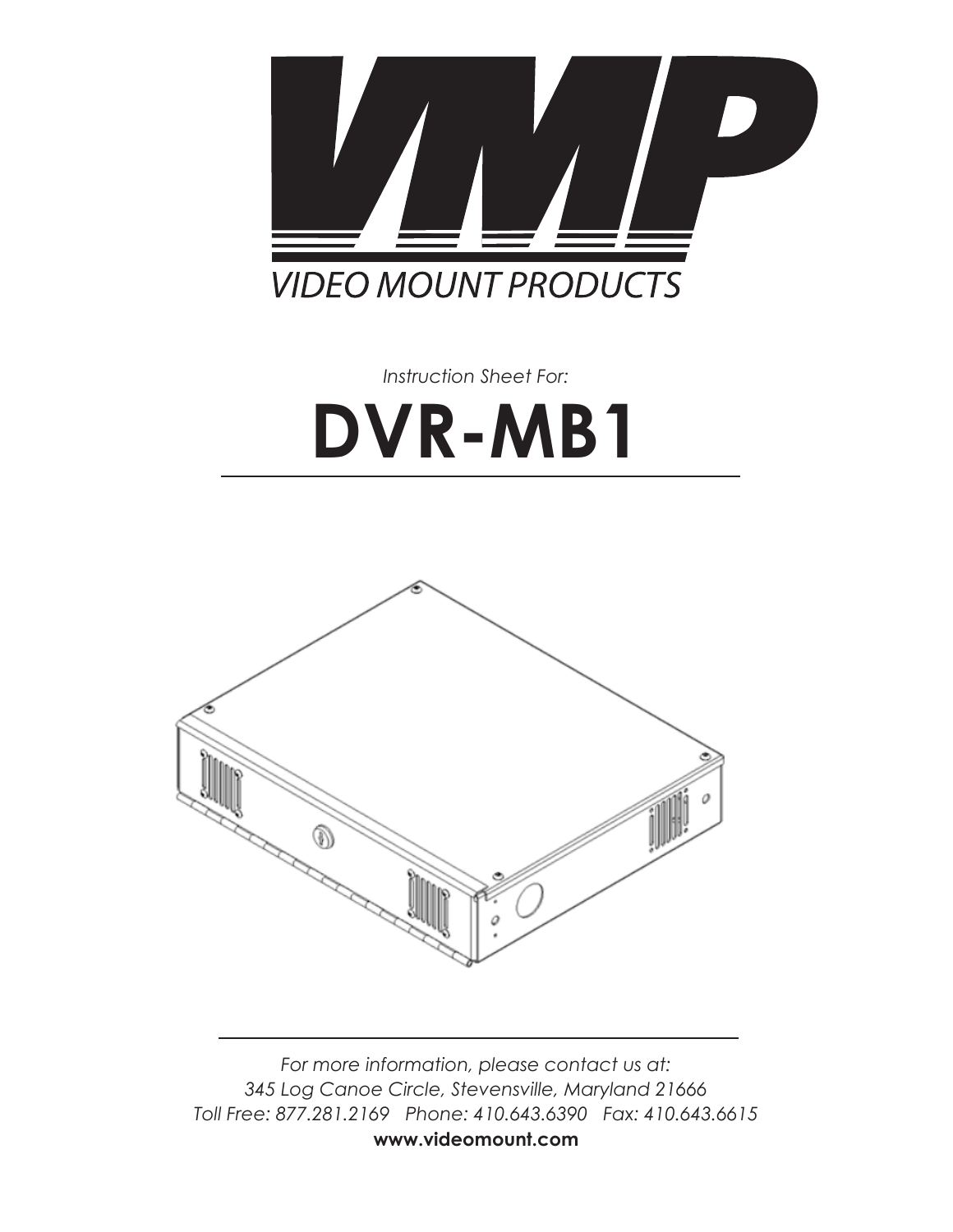

|           | 5          |                |              |                   |        |                            |                            |          |      |                            |                    |                |                                |                                |  |
|-----------|------------|----------------|--------------|-------------------|--------|----------------------------|----------------------------|----------|------|----------------------------|--------------------|----------------|--------------------------------|--------------------------------|--|
| Quantity  |            |                | $\sim$       | $\mathbf{\Omega}$ | 4      | $\overline{C}$             | 4                          |          |      | 4                          |                    |                | 4                              | 4                              |  |
| Part Name | BOTTOM BOX | <b>CIT dOL</b> | VENT BLOCKER | RACK MOUNT EAR    | VELCRO | PHILLIPS SCREW M4*P0.7*L12 | PHILLIPS SCREW M6*P1.0*L12 | KEY      | LOCK | SECURITY SCREW M6*P1.0*L12 | SECURITY ALLEN KEY | FAN ASSEMBLY   | PHILLIPS SCREW #10-32UNF*L3/4" | PHILLIPS SCREW #12-24JNC*L3/4" |  |
| Part No.  |            | $\sim$         | ω            | 4                 | 5      | ∘                          |                            | $\infty$ | ᡐ    | $\supseteq$                |                    | $\overline{C}$ | $\frac{3}{2}$                  | $\overline{4}$                 |  |

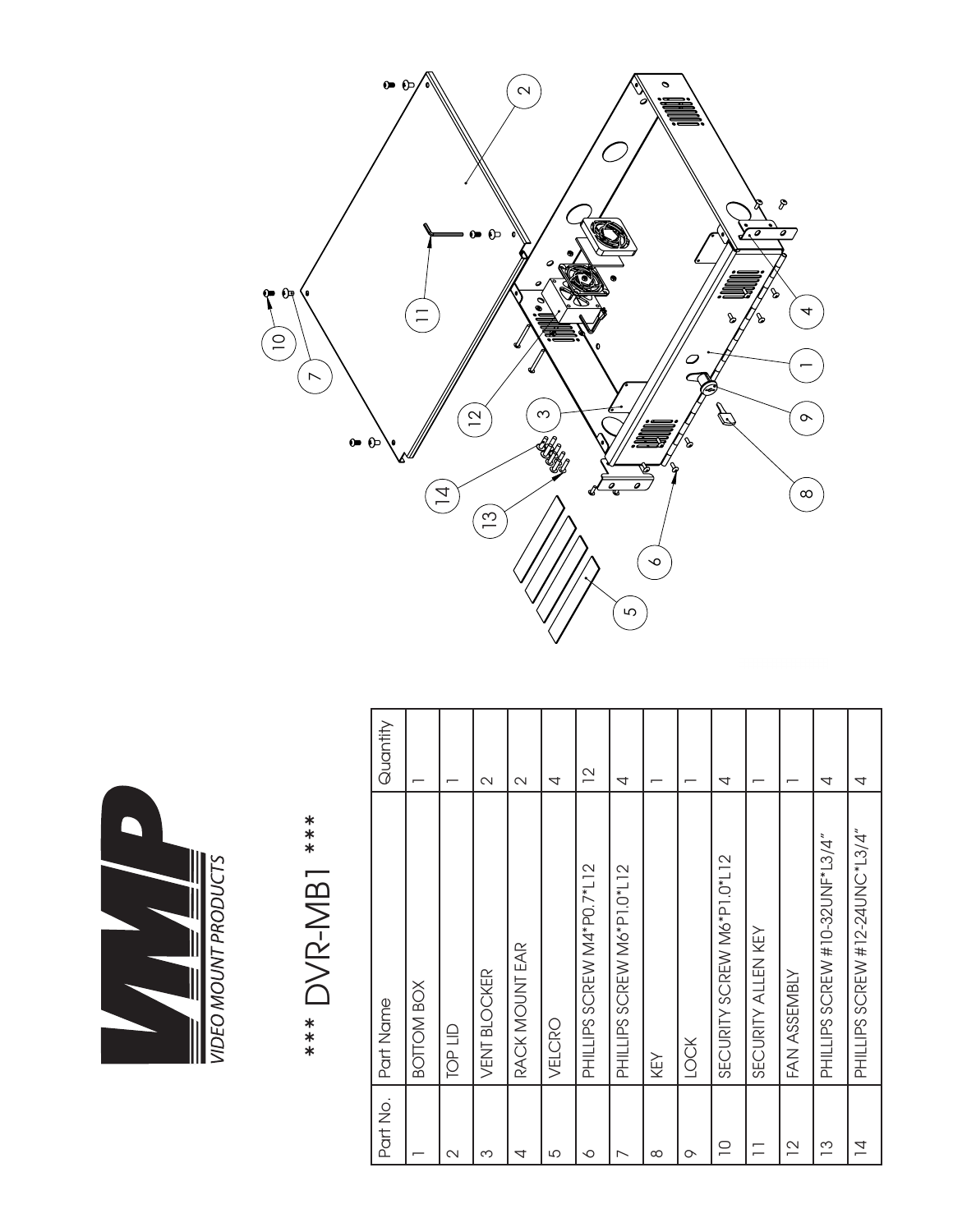

*Step 2: Removing the Top Lid*



*Step 3: Attaching the Velcro*



*Step 4: Adjusting the Vent Blockers and Fan Step 4: Adjusting the Vent* 



*Step 5: Reattaching the Top Lid Step 5: Reattaching the Top Lid*

## **Step 1**

Before starting, lay out all parts to your mount and match them to the parts list provided. Verify that you have all your parts before attempting to assemble the mount.

If you are rack mounting the DVR-MB1, proceed to the next step. If  $\gamma$  you are surface mounting the DVR-MB1 then proceed to step 8. *you are surface mounting the DVR-MB1 then proceed to step 8.*

## **ing to assemble the mounter of the mounted the mounted the mounted the mounted the mounted the mounted the mounted the mounted the mounted the mounted the mounted the mounted the mounted the mounted the mounted the mounte**

Remove the Top Lid  $\Omega$  to provide better access to the inside of the box. box. Remove the Top Lid (#2) to provide better access to the inside of the **2** *If you are rack mounting the DVR-MB1, proceed to the next step. If you are surface mounting the DVR-MB1 then proceed to step 8. If you are rack mounting the DVR-MB1, proceed to the next step. If you are surface mounting the DVR-MB1 then proceed to step 8.*

## **Step 3 Step 2**

 $\frac{1}{\pi}$  and  $\frac{1}{\pi}$  adhesive Velcro strip  $\binom{5}{3}$  to the bottom of the DVR and to the bottom of the box where you want the DVR to sit. Place the DVR into the box making sure the Velcro attaches properly. Wire the DVR through the knockouts as needed. Apply the adhesive velcro strip (3) to the bottom of the DVR and  $A$  additional the adhesive Velcro strip ( $\sim$  to the DVR and to the DVR and to the DVR and to the DVR and to the DVR and to the DVR and to the DVR and to the DVR and to the DVR and to the DVR and to the DVR and to the DV

#### **Step 4 Step 4**  $\delta$ tom  $\Lambda$  $\theta$  both of the box where  $\theta$

If you wish to adjust how the air is channeled through the DVR-MB1 If you wish to adjust how the air is channeled through the DVR-MB1 you can shift the Vent Blockers (3) and/or Fan Assembly  $\begin{pmatrix} 12 \end{pmatrix}$  to any of the four attachment points in the DVR-MB1. Note: The one any of the four attachment points in the DVR-MB1. Note: The one **Step 4** attachment point is on the left and right side towards the back of  $\frac{1}{2}$  the box and there are two attachment points on the front door of the box. The Vent Blockers  $(3)$  and Fan Assembly  $(12)$  can also be completely removed if so desired without compromising the security of the box.  $\frac{1}{2}$  into the box making sure the velocity of the box making sure the DVR  $\mu$ the known the couplet the known as needed.  $\begin{bmatrix} 1 & 0 \\ 0 & 0 \end{bmatrix}$  throughout wish to couplet the  $\begin{bmatrix} 1 & 0 \\ 0 & 0 \end{bmatrix}$ the box completely removed in so desired will look complete

#### **Step 5**  $\mathcal{L}$  removed if so desired with so desired with so desired with security the security of  $\mathcal{L}$

Reattach the Top Lid  $(2)$  to the Bottom Box $(1)$ .

#### **Step 6 Step 6**  $\sum_{k=1}^{\infty}$

 $\frac{1}{2}$  attach the Ears  $\left(\frac{4}{2}\right)$  to the left and right sides of the Bottom Box  $\left(\frac{1}{2}\right)$  $\overline{\text{using the M4 screws (6)}}$  $\mathcal{L}$ 

## **Step 7** and M4 screws .

Attach the Ears (4) to the equipment rack using the appropriate hardware for that particular equipment rack. Finish any wiring you have to do.



*the Bottom Box Step 6: Attaching the Ears to the Bottom Box*